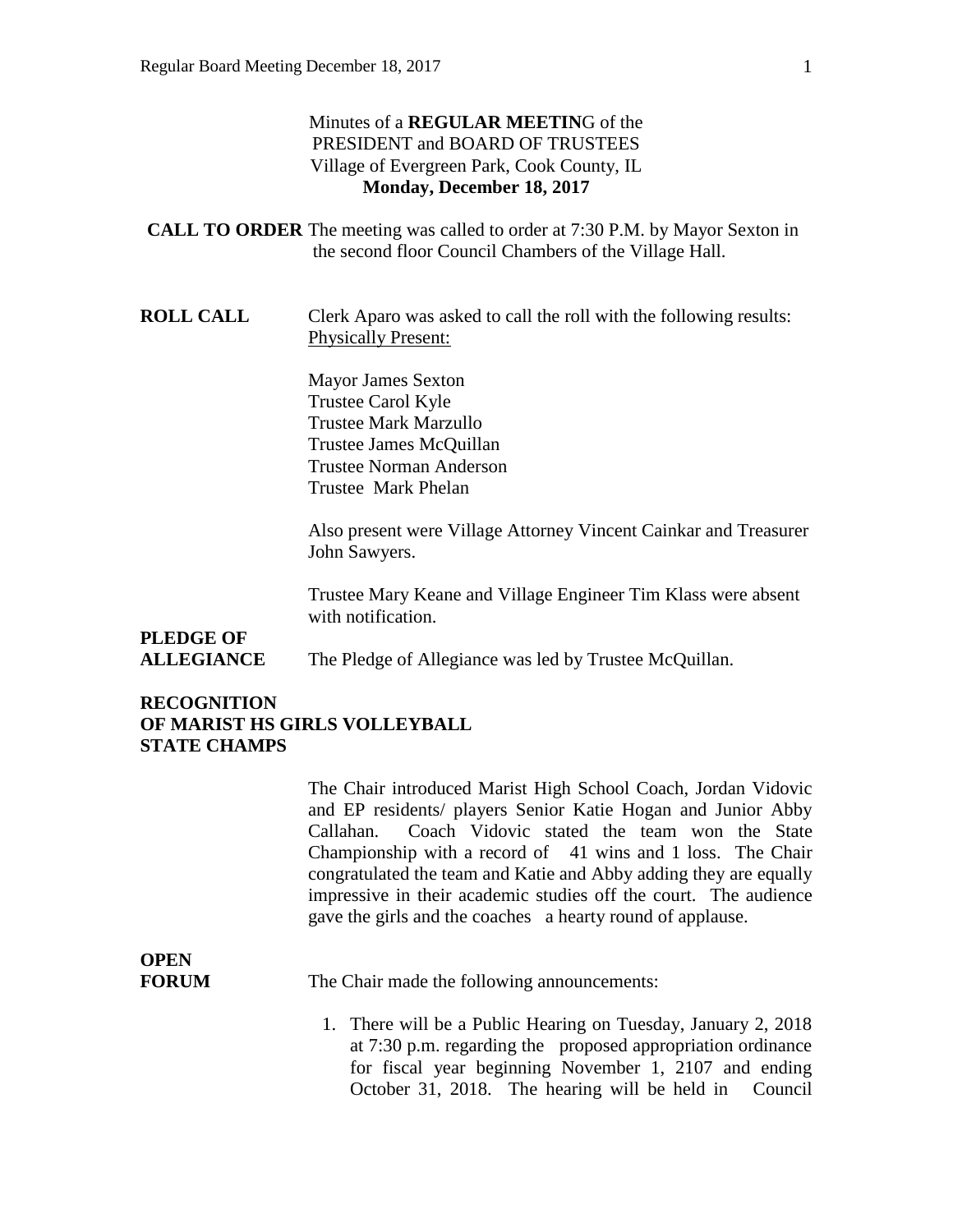Chambers of the Village Hall. This meeting is open to the public.

- 2. The Village Hall will be closed on Saturday December 23 and Monday, December 25, 2017 normal hours will resume on Tuesday, December 27, 2017.
- 3. The Village Hall will be closed on Saturday, December 30, 2017 and Monday January 1, 2018 in observance of New Year's holiday with normal hours resuming on Tuesday January 2, 2018 from 9 am to 5 pm. Holiday garbage pickup will be delayed one day.
- 4. The Chair announced the Voss family is closing their auto repair shop, Evergreen Auto after many years of honest and ethical service to the residents of Evergreen Park. The Chair wished them good health and a happy retirement. The audience gave them a round of applause.

# **OPEN**

**PUBLIC** Recurring resident who refuses to give her name and address. She spoke to a State's Attorney who advised her to contact the EP Police Department regarding an investigation of a criminal matter that happened (2) two years ago at her home. The Chair stated if she provides the name and phone number of the State's Attorney she spoke to he will contact them to discuss this matter.

#### **WASTE MANAGEMENT DISCUSSION/ ACCEPTANCE SCAVENGER CONTRACT**

Mr. Vaughn Kirchner and Mr. Jim Gannon of Waste Management introduced themselves to the Board and the audience. Mr. Kirchner stated the scavenger contract expires December 31, 2017. Proposed changes in the new contract allow for a senior discount and a weekly recycle pick up and an At Your Door pickup for electronic waste and hazardous materials.

A very lengthy discussion took place regarding customer service issues, repairs / replacement of receptacles and problems with drivers who leave debris in the streets when it blows out of the trucks. Waste Management will initiate an education program for residents regarding the proposed changes. There was a discrepancy in the current charges on the RFP as \$20.55 and the cost stated by Mr. Kirchner as \$20.75 which changes all the numbers as submitted.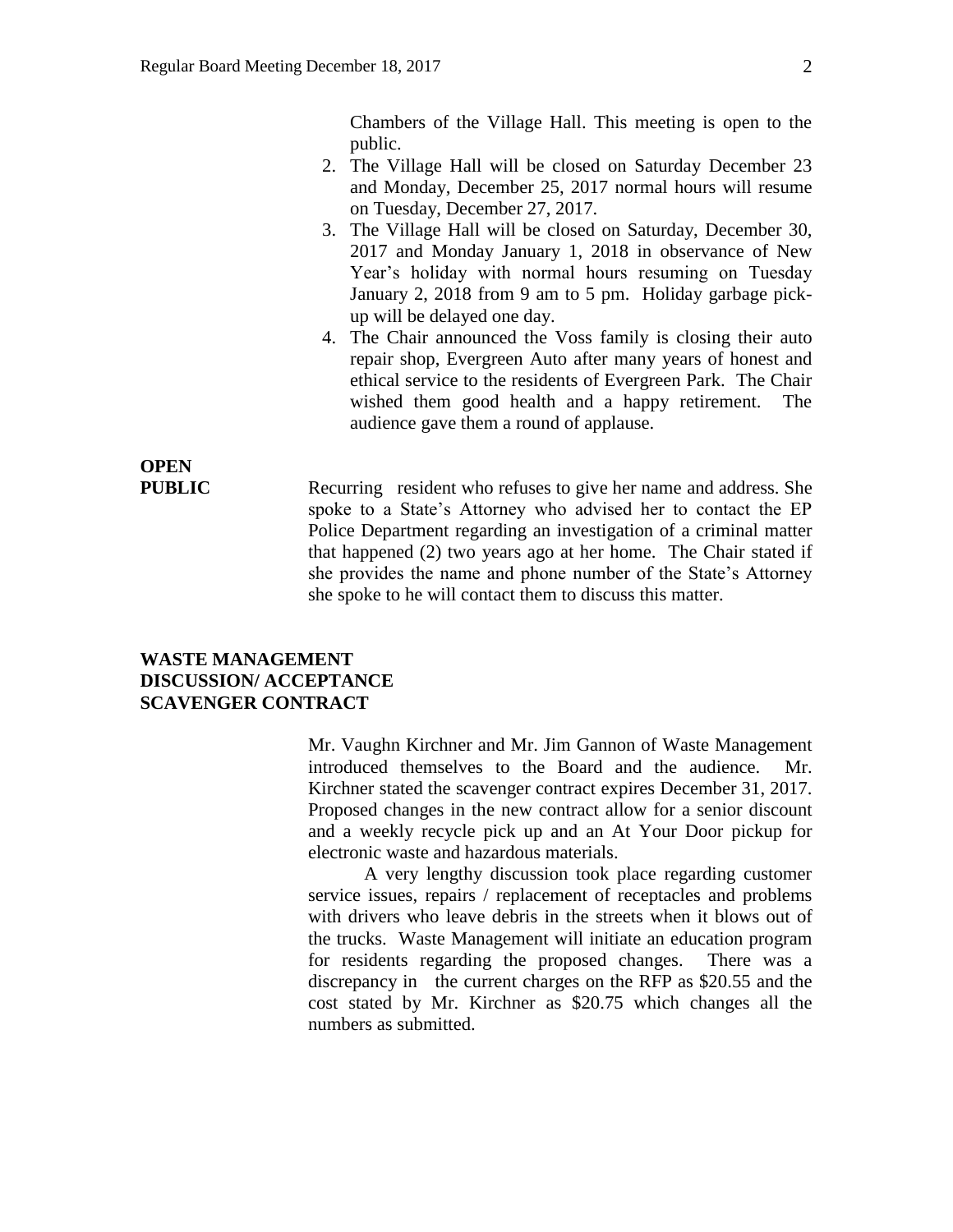**CLERK'S NOTE**: This item appeared as item number (7) seven on tonight's agenda but was moved up due to the lengthy discussion.

Motion by Trustee Kyle second by Trustee Anderson to authorize the Mayor to act and negotiate a new scavenger contract after all the rates are verified as correct. It will be presented at a future Board meeting. The contract ends on December 31, 2017 but it was agreed the scavenger service pick up will continue into the New Year. Upon roll call, voting YES: Trustees Kyle, Marzullo, McQuillan, Anderson, and Phelan; voting NO: NONE. The motion was passed and so ordered by the Chair.

A resident who did not give her name but stated her address was 2641 W.  $96<sup>th</sup>$  Place has issues with the blue aura emitting from the new LED fixtures near her home. She did called Public Works to lodge a complaint and spoke to Gavin Yeaman who was helpful but could not resolve the blue light issue. The Chair stated he will personally inspect the street light and handle this situation.

## **REGULAR**

**AGENDA** Motion by Trustee Phelan second by Trustee Kyle to waive the reading of the minutes of the December 4, 2017 Regular Meeting of the President and Board of Trustees approved as presented were passed by unanimous voice vote and so ordered by the Chair.

## **RESOLUTION**

**NO. 4-2018** Motion by Trustee McQuillan second by Trustee Marzullo to approve **Resolution NO. 4-2018** with expenditures of the General Corporate Fund of \$ 103,171.99 and the Water Management Fund in the amount of  $$ 240,983.21$  and  $95<sup>th</sup>$  Street TIF Fund,  $$4,590.00$ and Capital Improvement Fund, \$58,000.00 and the Self Insurance Fund, \$2,150.00 and the Street Bond Fund, \$44,250.00 for a total of \$ 453,145.20. Upon roll call, voting YES: Trustees Marzullo, McQuillan, Anderson, Phelan and Kyle; voting NO: NONE. The motion was passed and so ordered by the Chair.

### **TREASURER'S**

**REPORT** Motion by Trustee Phelan second by Trustee Kyle to approve the Treasurer's Report for **November 30, 2017** in the amount of \$ 5,625,415.33 in the General Fund and \$ 4,239,510.75 in the Sewer and Water Fund was passed by unanimous voice vote and so ordered by the Chair.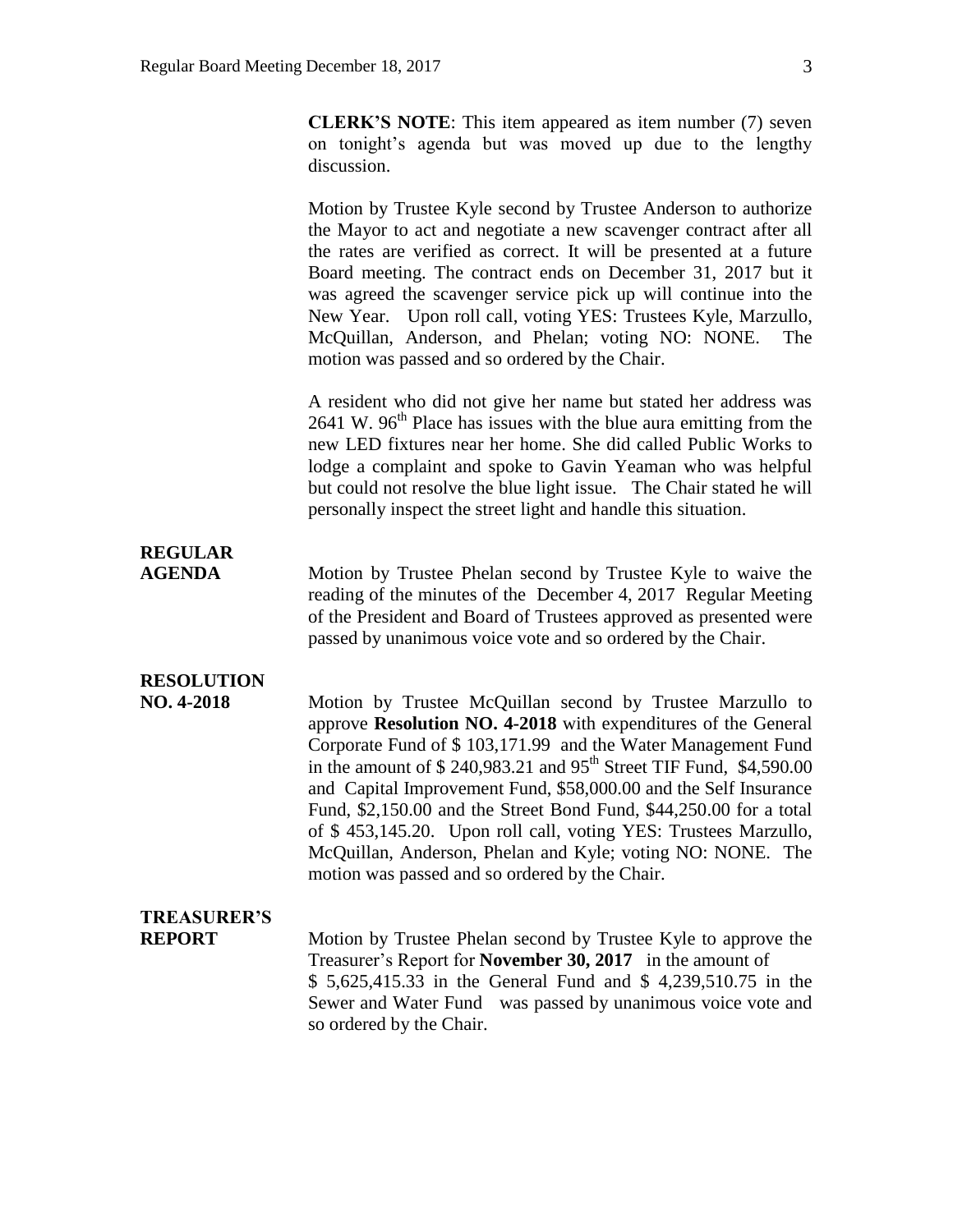### **BUSINESS**

**LICENSES** Motion by Trustee Marzullo second by Trustee Kyle to approve the business license application for **BIELINSKI DERMATOLOGY, LLC DBA/ SKIN MD, LLC** to conduct a physician's office located at 3900 w. 95<sup>th</sup> Street in Evergreen Park. Upon roll call, voting YES: Trustees Marzullo, McQuillan, Anderson, Phelan and Kyle; voting NO: NONE. The motion was passed and so ordered by the Chair.

### **ORDINANCE**

**NO. 21-2017** Motion by Trustee Kyle second by Trustee Anderson to approve **ORDINANCE NO. 21- 2017**, **"AN ORDINANCE LEVYING TAXES FOR THE LIBRARY PURPOSES FOR THE FISCAL YEAR BEGINNING JANUARY 1, 2017 AND ENDING DECEMBER 31, 2017, FOR THE EVERGREEN PARK PUBLIC LIBRARY, COOK COUNTY, ILLINOIS.** The Chair stated the amount is \$1,165,428.00. Upon roll call, voting YES: Trustees Anderson, Phelan, Kyle, Marzullo, and McQuillan; voting NO: NONE. The motion was passed and so ordered by the Chair.

### **ORDINANCE**

**NO. 22-2017** Motion by Trustee Marzullo second by Trustee Phelan to approve **ORDINANCE NO. 22-2017**, **"AN ORDINANCE LEVYING TAXES FOR GENERAL CORPORATE PURPOSES FOR THE FISCAL YEAR BEGINNING NOVEMBER 1, 2016 AND ENDING OCTOBER 31, 2017 FOR THE VILLAGE OF EVERGREEN PARK, COOK, COUNTY, ILLINOIS.** The Chair added the amount of the levy is 6,514,193. Upon roll call, voting YES: Trustees Phelan, Kyle, Marzullo, McQuillan and Anderson; voting NO: NONE. The motion was passed and so ordered by the Chair.

#### **RESOLUTION**

**NO. 8-2017** Motion by Trustee McQuillan second by Trustee Kyle to approve **RESOLUTION NO. 8-2017 " A RESOLUTION AMENDING SECTION 24, HARRASEMENT/WORK ENVIRONMENT OF THE VILLAGE OF EVERGREEN PARK PERSONNEL POLICY MANUAL."** The Chair explained this is being done to meet the State of Illinois mandated language changes in the sexual/ harassment laws. Upon roll call, voting YES: Trustees Phelan, Kyle, Marzullo, McQuillan and Anderson; voting NO: NONE. The motion was passed and so ordered by the Chair.